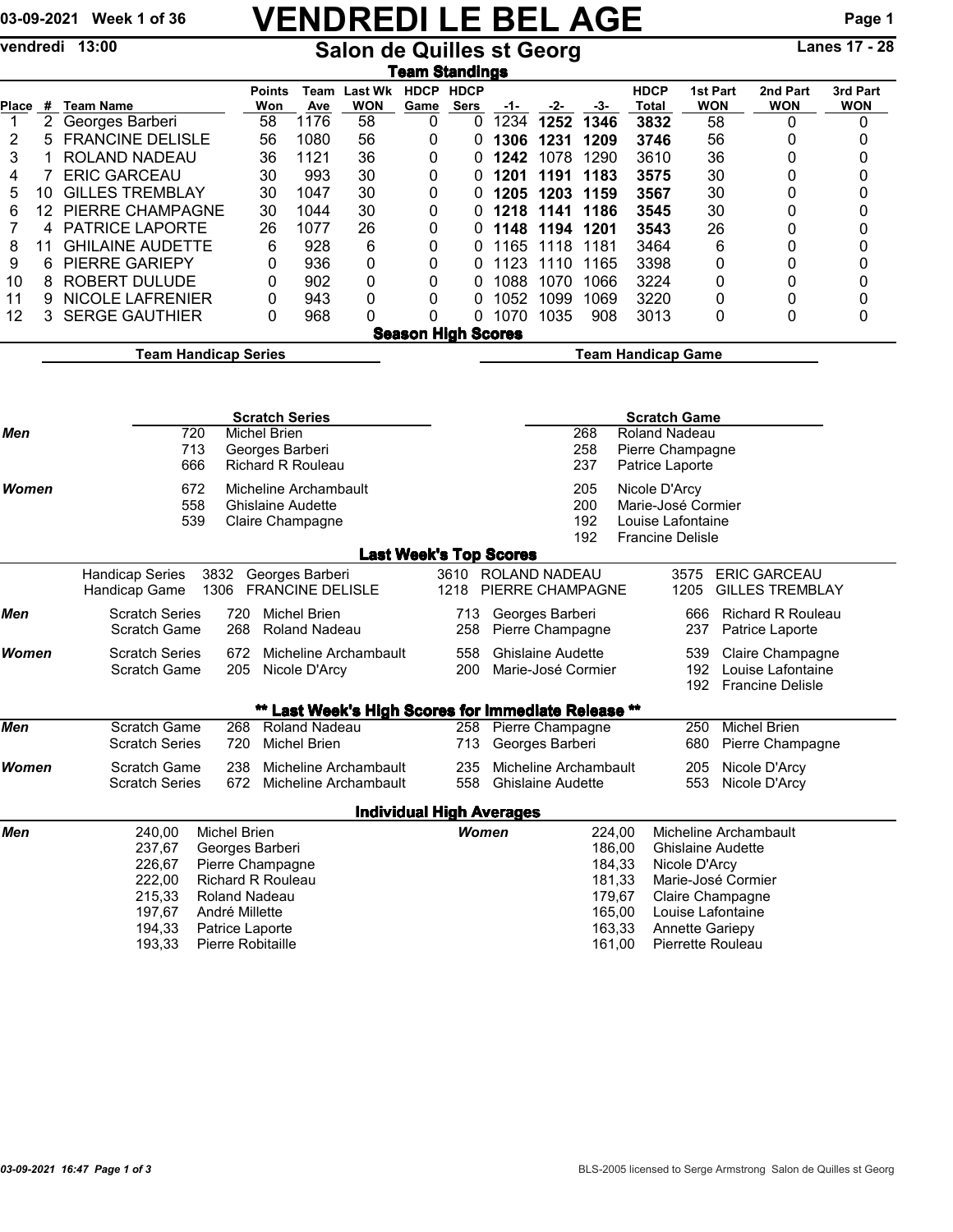**z** *Men* 

## 03-09-2021 Week 1 of 36 Network 2012 VENDREDI LE BEL AGE Network 2012 10:00 Page 2

## Average List of Regular Team Members

|                          |          |   |                  | High        | High        |      |      |      |              | <b>Weekly Over Ave</b> |
|--------------------------|----------|---|------------------|-------------|-------------|------|------|------|--------------|------------------------|
| <b>Name</b>              | Pins Gms |   | Ave              | Game        | <b>Sers</b> | -1-  | -2-  | -3-  | <b>Total</b> | Series Ave +/-         |
| Michel Brien             | 720      | 3 | $\overline{240}$ | 250         | 720         | 250  | 247  | 223  | 720          | $720 - 636 = 84$       |
| Georges Barberi          | 713      | 3 | 237              | 248         | 713         | 228  | 248  | 237  | 713          | $713 - 669 = 44$       |
| Pierre Champagne         | 680      | 3 | 226              | 258         | 680         | 196  | 258  | 226  | 680          | $680 - 648 = 32$       |
| <b>Richard R Rouleau</b> | 666      | 3 | 222              | 237         | 666         | 216  | 213  | 237  | 666          | $666 - 636 = 30$       |
| <b>Roland Nadeau</b>     | 646      | 3 | 215              | 268         | 646         | 209  | 169  | 268  | 646          | $646 - 639 = 7$        |
| André Millette           | 593      | 3 | 197              | 205         | 593         | 196  | 205  | 192  | 593          | $593 - 606 = -13$      |
| Patrice Laporte          | 583      | 3 | 194              | 237         | 583         | 147  | 237  | 199  | 583          | $583 - 648 = -65$      |
| <b>Pierre Robitaille</b> | 580      | 3 | 193              | 203         | 580         | 178  | 199  | 203  | 580          | $580 - 651 = -71$      |
| <b>Bernard Cournoyer</b> | 578      | 3 | 192              | 217         | 578         | 174  | 217  | 187  | 578          | $578 - 621 = -43$      |
| Suzanne Veronneau        | 566      | 3 | 188              | 235         | 566         | 172  | 159  | 235  | 566          | $566 - 570 = -4$       |
| Claude Gagnon            | 565      | 3 | 188              | 227         | 565         | 200  | 138  | 227  | 565          | $565 - 555 = 10$       |
| Gilles Tremblay          | 562      | 3 | 187              | 209         | 562         | 182  | 171  | 209  | 562          | $562 - 648 = -86$      |
| Jean-C Cournoyer         | 561      | 3 | 187              | 192         | 561         | 182  | 187  | 192  | 561          | $561 - 624 = -63$      |
| Michel Bélanger          | 550      | 3 | 183              | 206         | 550         | 206  | 176  | 168  | 550          | $550 - 693 = -143$     |
| <b>Robert Dulude</b>     | 523      | 3 | 174              | 177         | 523         | 177  | 177  | 169  | 523          | $523 - 678 = -155$     |
| Yvan Marsan              | 519      | 3 | 173              | 205         | 519         | 153  | 161  | 205  | 519          | $519 - 603 = -84$      |
| Pierre Beaupre           | 518      | 3 | 172              | 190         | 518         | 186  | 142  | 190  | 518          | $518 - 606 = -88$      |
| Serge Gauthier           | 517      | 3 | 172              | 205         | 517         | 161  | 205  | 151  | 517          | $517 - 636 = -119$     |
| <b>Christian Rheault</b> | 515      | 3 | 171              | 183         | 515         | 167  | 183  | 165  | 515          | $515 - 543 = -28$      |
| Richard L Labelle        | 514      | 3 | 171              | 184         | 514         | 161  | 184  | 169  | 514          | $514 - 570 = -56$      |
| <b>Richard Vallieres</b> | 508      | 3 | 169              | 194         | 508         | 181  | 194  | 133  | 508          | $508 - 528 = -20$      |
| Maurice Bannon           | 499      | 3 | 166              | 188         | 499         | 188  | 164  | 147  | 499          | $499 - 591 = -92$      |
| Yvon Mongeau             | 496      | 3 | 165              | 186         | 496         | 173  | 137  | 186  | 496          | $496 - 582 = -86$      |
| Claude Dion              | 496      | 3 | 165              | 204         | 496         | 164  | 128  | 204  | 496          | $496 - 621 = -125$     |
| Francine Lajoie          | 494      | 3 | 164              | 186         | 494         | 186  | 171  | 137  | 494          | $494 - 555 = -61$      |
| Rene Lajoie              | 474      | 3 | 158              | 173         | 474         | 173  | 163  | 138  | 474          | $474 - 549 = -75$      |
| <b>Richard Duffault</b>  | 448      | 3 | 149              | 175         | 448         | 155  | 175  | 118  | 448          | $448 - 513 = -65$      |
| Auré Boudreau            | 447      | 3 | 149              | 162         | 447         | 162  | 142  | 143  | 447          | $447 - 651 = -204$     |
| Sydney Coffin            | 432      | 3 | 144              | 147         | 432         | 147  | 144  | 141  | 432          | $432 - 651 = -219$     |
| André Vandal             | 430      | 3 | 143              | 165         | 430         | 121  | 144  | 165  | 430          | $430 - 447 = -17$      |
| <b>Robert Lanctot</b>    | 416      | 3 | 138              | 183         | 416         | 183  | 85   | 148  | 416          | $416 - 561 = -145$     |
| Marc Leclerc             | 383      | 3 | 127              | 152         | 383         | 152  | 131  | 100  | 383          | $383 - 672 = -289$     |
| Pierre Gariepy           | 313      | 3 | 104              | 133         | 313         | 85   | 95   | 133  | 313          | $313 - 516 = -203$     |
| John Bridgman            | 300      | 3 | 100              | 123         | 300         | 123  | 99   | 78   | 300          | $300 - 378 = -78$      |
| <b>Benoit Paradis</b>    | 0        | 0 | bk193            | $\mathbf 0$ | 0           | a193 | a193 | a193 | 579          | $579 - 579 = 0$        |
| Jean Nadeau              | 0        | 0 | bk195            | 0           | 0           | a195 | a195 | a195 | 585          | $585 - 585 = 0$        |
| Christian Mckenzie       | 0        | 0 | bk197            | 0           | 0           | a197 | a197 | a197 | 591          | $591 - 591 = 0$        |
| Jean Dupuis              | 0        | 0 | bk223            | 0           | 0           | a223 | a223 | a223 | 669          | $669 - 669 = 0$        |
| Eric Garceau             | 0        | 0 | bk209            | 0           | 0           | a209 | a209 | a209 | 627          | $627 - 627 = 0$        |
| Dollard Jobin            | 0        | 0 | bk163            | 0           | 0           | a163 | a163 | a163 | 489          | $489 - 489 = 0$        |
| <b>Therese Turcot</b>    | 0        | 0 | 150              | 0           | 0           | v150 | v150 | v150 | 450          | $450 - 450 = 0$        |
| Jean-Pierre Martel       | $\Omega$ | 0 | bk207            | 0           | $\Omega$    | a207 | a207 | a207 | 621          | $621 - 621 = 0$        |
| ` <sup>∙</sup> ```Women  |          |   |                  |             |             |      |      |      |              |                        |
|                          |          |   |                  |             |             |      |      |      |              |                        |

|                          |                 | High | High |      |             |     | <b>Weekly Over Ave</b> |     |       |                    |
|--------------------------|-----------------|------|------|------|-------------|-----|------------------------|-----|-------|--------------------|
| <b>Name</b>              | <b>Pins Gms</b> |      | Ave  | Game | <b>Sers</b> | -1- | -2-                    |     | Total | Series Ave +/-     |
| Micheline Archambault    | 672             | 3    | 224  | 238  | 672         | 238 | 199                    | 235 | 672   | $672 - 627 = 45$   |
| <b>Ghislaine Audette</b> | 558             | 3    | 186  | 201  | 558         | 165 | 192                    | 201 | 558   | $558 - 588 = -30$  |
| Nicole D'Arcy            | 553             | 3    | 184  | 205  | 553         | 178 | 205                    | 170 | 553   | $553 - 621 = -68$  |
| Marie-José Cormier       | 544             | 3    | 181  | 200  | 544         | 200 | 181                    | 163 | 544   | $544 - 639 = -95$  |
| Claire Champagne         | 539             | 3    | 179  | 192  | 539         | 192 | 165                    | 182 | 539   | $539 - 618 = -79$  |
| Louise Lafontaine        | 495             | 3    | 165  | 192  | 495         | 192 | 140                    | 163 | 495   | $495 - 621 = -126$ |
| <b>Annette Gariepy</b>   | 490             | 3    | 163  | 181  | 490         | 181 | 142                    | 167 | 490   | $490 - 531 = -41$  |
| Pierrette Rouleau        | 483             | 3    | 161  | 177  | 483         | 162 | 144                    | 177 | 483   | $483 - 519 = -36$  |
| <b>Francine Delisle</b>  | 471             | 3    | 157  | 192  | 471         | 192 | 144                    | 135 | 471   | $471 - 579 = -108$ |
| Denise Lanctot           | 470             | 3    | 156  | 167  | 470         | 167 | 153                    | 150 | 470   | $470 - 588 = -118$ |
| Sylvie Poissant          | 469             | 3    | 156  | 177  | 469         | 177 | 132                    | 160 | 469   | $469 - 438 = 31$   |
| Irene Morrier            | 468             | 3    | 156  | 177  | 468         | 147 | 144                    | 177 | 468   | $468 - 603 = -135$ |
| Monique Mignac           | 449             | 3    | 149  | 157  | 449         | 141 | 151                    | 157 | 449   | $449 - 516 = -67$  |
| Carol Bouchard           | 428             | 3    | 142  | 147  | 428         | 147 | 143                    | 138 | 428   | $428 - 519 = -91$  |
| Thérèse Turcot           | 426             | 3    | 142  | 158  | 426         | 158 | 148                    | 120 | 426   | $426 - 450 = -24$  |
| <b>Rita Garand</b>       | 410             | 3    | 136  | 162  | 410         | 162 | 124                    | 124 | 410   | $410 - 525 = -115$ |
| Nicole Lafreniere        | 408             | 3    | 136  | 148  | 408         | 115 | 148                    | 145 | 408   | $408 - 624 = -216$ |
| Nicole Gagnon            | 385             | 3    | 128  | 145  | 385         | 130 | 145                    | 110 | 385   | $385 - 615 = -230$ |
| Aline Roy                | 365             | 3    | 121  | 135  | 365         | 108 | 122                    | 135 | 365   | $365 - 543 = -178$ |